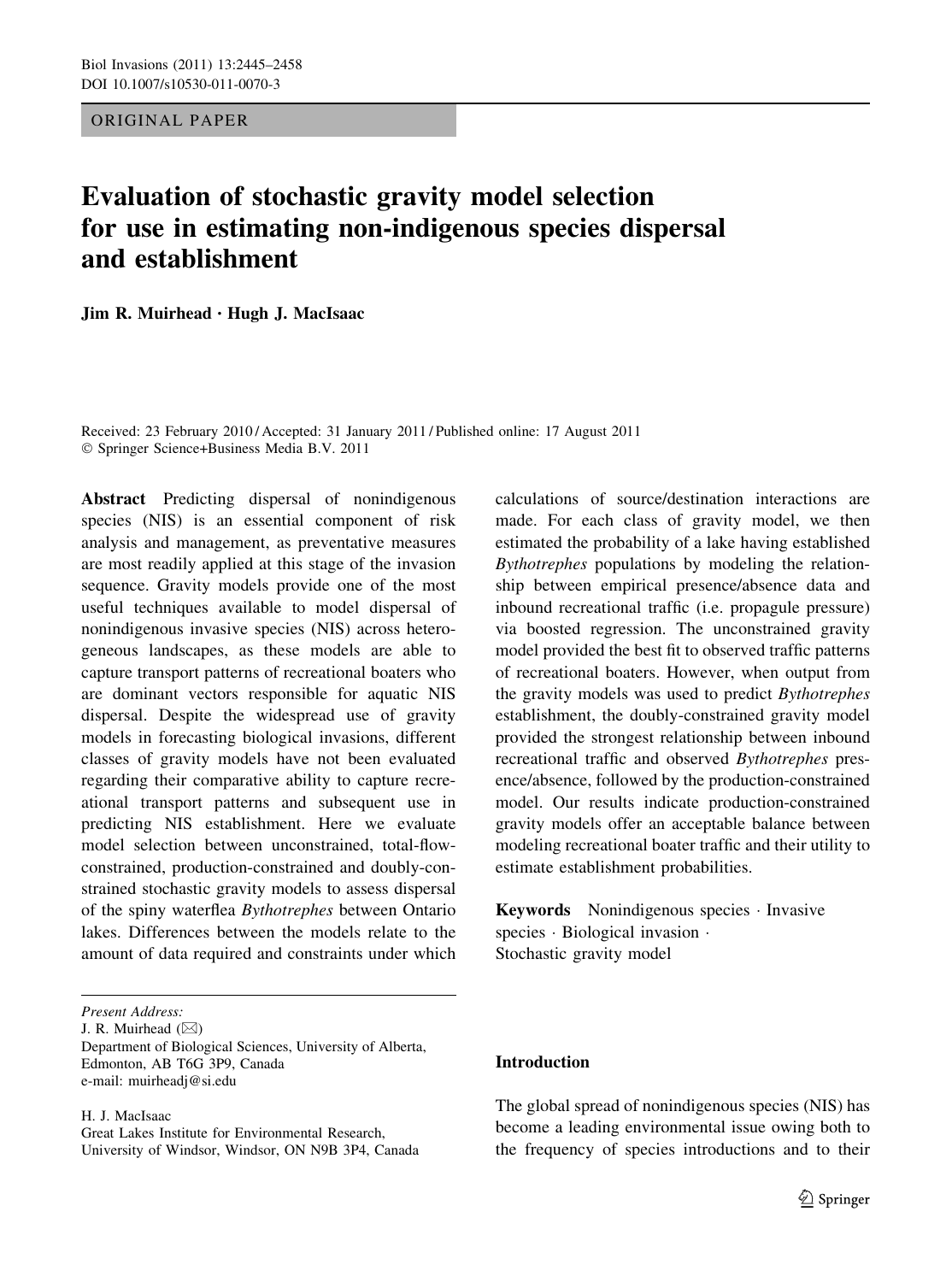profound consequences in some invaded ecosystems (Sala et al. [2000;](#page-13-0) Davis [2003\)](#page-12-0). Slowing the rate of new invasions requires development of risk assessment and management policies. The first step of risk assessment models is the determination of where NIS are expected to colonize and spread. A major challenge in developing these forecasts lies in tradeoffs between selection of competing risk assessment models, the amount of information required to parameterize these models, and their predictive accuracy. Once accurate forecasts have been developed based on an optimal modeling framework, risk management policies may be developed to reduce rates of spread and establishment. Specifically, forecasts of NIS dispersal that are developed using a process-based or mechanistic approach of NIS transport may be used in risk management to identify putative control measures.

Stage-based invasion models are an important advancement to efforts to predict successful invasions because they logically examine factors affecting success at each step of the invasion process (see Richardson et al. [2000](#page-13-0); Kolar and Lodge [2002](#page-12-0); Vander Zanden and Olden [2008](#page-13-0)). Stage-based models begin with quantifying the introduction effort or 'propagule pressure' (i.e. the number of introduction events, and the number and quality of individuals per event) from source populations (Richardson et al. [2000;](#page-13-0) Kolar and Lodge [2001;](#page-12-0) Colautti et al. [2006](#page-12-0); Lockwood et al. [2009\)](#page-12-0). Upon arrival at a new site, propagules of a NIS must tolerate or exploit ambient environmental conditions (Rouget and Richardson [2003;](#page-13-0) Hayes and Barry [2008](#page-12-0); Herborg et al. [2007](#page-12-0); Melbourne et al. [2007\)](#page-13-0). Finally, the surviving propagules must integrate into the community, with possible positive, negative or neutral effects by native residents (Fridley et al. [2007\)](#page-12-0).

There exists considerable evidence that increased propagule pressure is a key determinant of invasion success (Veltman et al. [1996;](#page-13-0) Forsyth and Duncan [2001;](#page-12-0) Lockwood et al. [2005](#page-12-0); Von Holle and Simberloff [2005;](#page-13-0) Colautti et al. [2006\)](#page-12-0). Many of these studies derive from biological control, fisheries, bird or mammal introductions (e.g. Jeschke and Strayer [2005\)](#page-12-0). However, the relationship between propagule pressure and the likelihood of a successful invasion is not always straightforward. For example, Lockwood et al. [\(2005](#page-12-0)) argued that the location of the introduction event and the composition of the recipient community may interact to alter the relationship between propagule pressure and invasion success.

Gravity models provide an ideal framework to assess human-mediated dispersal of NIS, as they can be used to model movement patterns of vectors and associated propagules of NIS between discrete systems. Initially developed for use in describing immigration patterns (Zipf [1946](#page-13-0)), flows of economic goods (Linneman [1966\)](#page-12-0), and optimal placement of retail services (Huff [1959\)](#page-12-0), gravity models describe the flow of information between spatially-discrete origins and destinations. The flow from origin to destination is affected by the distance between them, by the amount of outflow and extrinsic 'propulsiveness' from each origin, and by the amount of inflow and 'attractiveness' of different destinations.

Gravity models can be distinguished into five main classes depending on the amount of information available and the interaction flow constraints assumed between origins and destinations. Unconstrained models require the least amount of data to construct, only measures of destination attractiveness and distance between origins and destinations. Totalflow-constrained models require data on only total flow within the system, measures of origin propulsiveness, and destination attractiveness (Haynes and Fotheringham [1984\)](#page-12-0). Production-constrained models require only moderate amounts of effort to collect data, including measures of outflow from origins and measures of destination attractiveness. Productionconstrained models have been used to forecast dispersal of NIS into unknown destinations (Leung et al. [2004,](#page-12-0) [2006;](#page-12-0) Bossenbroek et al. [2001](#page-12-0), [2007](#page-12-0)). Doubly-constrained gravity models require information about both outflows from origins and inflows to destinations and have also been used to forecast spread of aquatic invaders (Schneider et al. [1998](#page-13-0); MacIsaac et al. [2004\)](#page-12-0). Finally, attraction-constrained gravity models provide the same information as doubly-constrained models with respect to inflows to each destination and we do not deal with this class of model further.

Although the models used to forecast NIS dispersal considered the flow between sources and destinations as a deterministic value, stochastic versions of gravity models treat the flow between sources and destinations as a random variable described by a statistical distribution. That is, the data collected on origin–destination flows is treated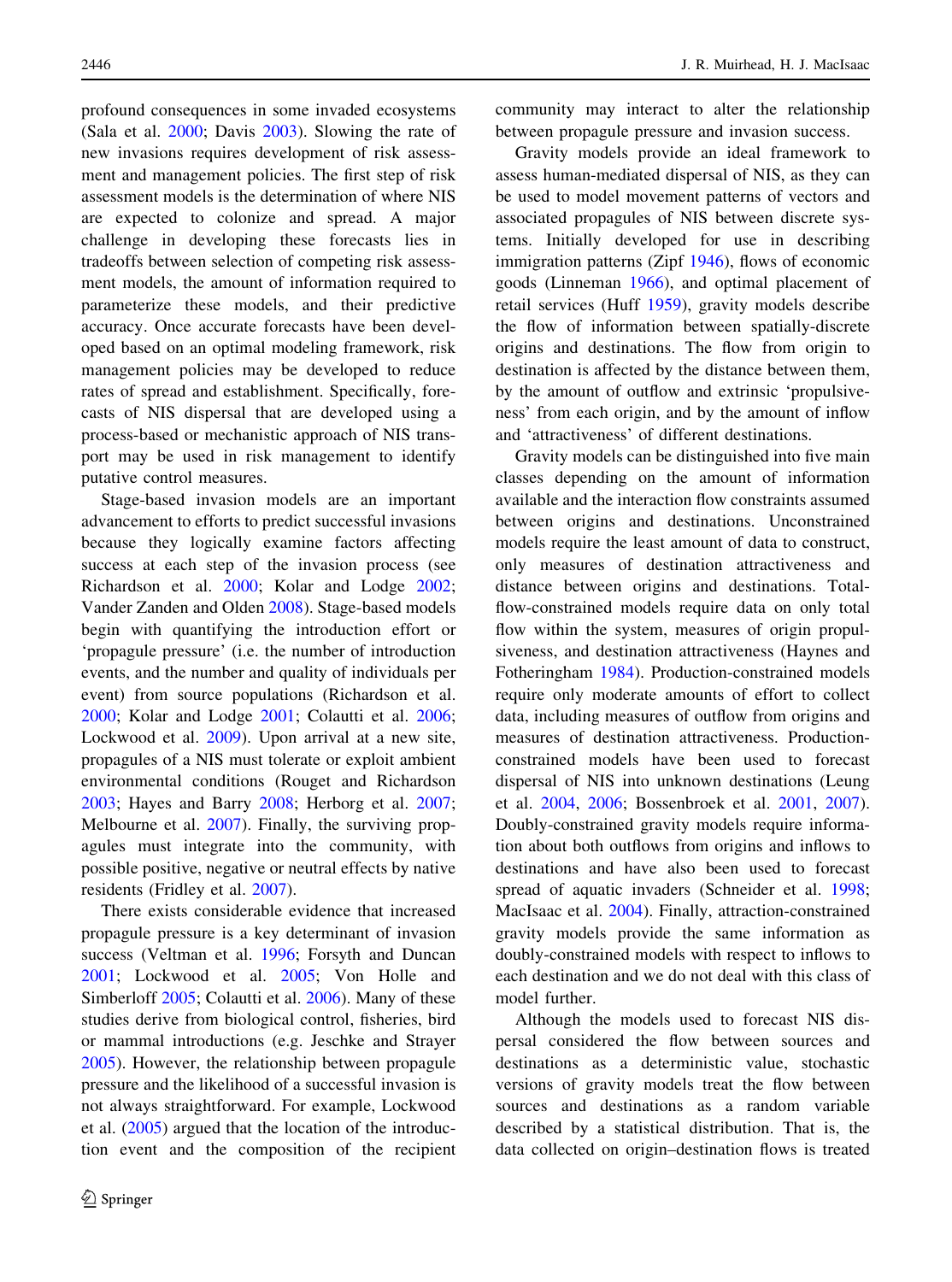as a single realization of an underlying stochastic process governing trip distribution. Stochastic gravity models have been used frequently in economic and transportation studies (e.g. Flowerdew and Aitkin [1982,](#page-12-0) Anas [1983](#page-11-0)), but their use is not widespread in the ecological literature (although see Potapov et al. [2010\)](#page-13-0).

Since it was reported in the Laurentian Great Lakes in the early 1980's, Bythotrephes longimanus has spread to more than 150 inland lakes throughout the province of Ontario (Johannsson et al. [1991](#page-12-0); MacIsaac et al. [2004](#page-12-0); N. Yan, pers. comm.). In addition to advective dispersal through connected waterways, Bythotrephes dispersal between lakes is facilitated by human-mediated transport associated with recreational boating and fishing (Boudreau and Yan [2004;](#page-12-0) MacIsaac et al. [2004;](#page-12-0) Branstrator et al. [2006\)](#page-12-0). One of the key life-history traits that may facilitate Bythotrephes' rapid range expansion is its production of diapausing or resting eggs. These sexually-produced, diploid eggs remain viable after passage through fish gastrointestinal tracts (Jarnagin et al. [2000](#page-12-0)), and may survive overland transport (Ketelaars and Gille [1994\)](#page-12-0). If the fishing gear is subsequently used on another lake without cleaning, dried masses of females and resting eggs may fall off the line; viable resting eggs could then hatch and cause a new invasion. Bythotrephes may also be introduced to new lakes in transported water, recreational or scientific gear, or in transplanted fish.

In this study, we evaluate model selection between unconstrained, total-flow, production- and doublyconstrained stochastic gravity models to describe the pattern of recreational movement among Ontario lakes as a proxy for Bythotrephes dispersal. We then relate inbound recreational traffic as a measure of propagule pressure to observed Bythotrephes occurrences via boosted regression establishment models to illustrate tradeoffs in gravity model choice affecting the ability to fit recreational data versus predicting invasion outcomes. Finally, we make recommendations about gravity model choice based on management goals and the effort required to collect the necessary data.

## Materials and methods

To implement a two-stage conceptual model of the invasion sequence, we have modeled Bythotrephes dispersal as a submodel nested within a model estimating the probability of establishment for a given lake. First, we modeled recreational traffic of trailered boats travelling among lakes with different classes of gravity models as a proxy for Bythotrephes dispersal. We then estimated the mean number of trips predicted to arrive at a series of lakes within a single boating season as a measure of propagule pressure, and modeled the relationship between propagule pressure and Bythotrephes presence/ absence with boosted regression trees to determine probability of establishment.

# Data collection

We mailed 10,000 surveys in July 2004 to owners of fishing licenses registered with the Ontario Ministry of Natural Resources to assess movement patterns of recreationalists within the province. Approximately 218 surveys were sent to households in each of 46 zones based on the first two digits of their postal code, thereby minimizing bias due to differences in population density across the province. Overall response rate for returned surveys was 7.8%. From the surveys, we were able to collect data on 1,576 pairwise recreational trips made between 15 May 2004 and 7 September 2004 between 49 invaded origin lakes i and 191 invaded and non-invaded destination lakes j. Since we were interested in transient recreationalist movement, we excluded data where recreationalists only visited a single lake and recorded trips only where the origin and destination lakes were different  $(i \neq j)$ .

## Dispersal models

# Stochastic gravity models

To model recreational boat movement between lake pairs  $i$  and  $j$ , the expected (i.e. mean) number of trips can be built using different classes of gravity model depending on model constraints and data requirements for model parameterization and extrapolation of pairwise trips from invaded origins to additional destinations. Although it is not a condition of gravity model use for modeling aquatic NIS dispersal, we specifically used lakes pairs to examine the effect of increasing model constraints on estimated boater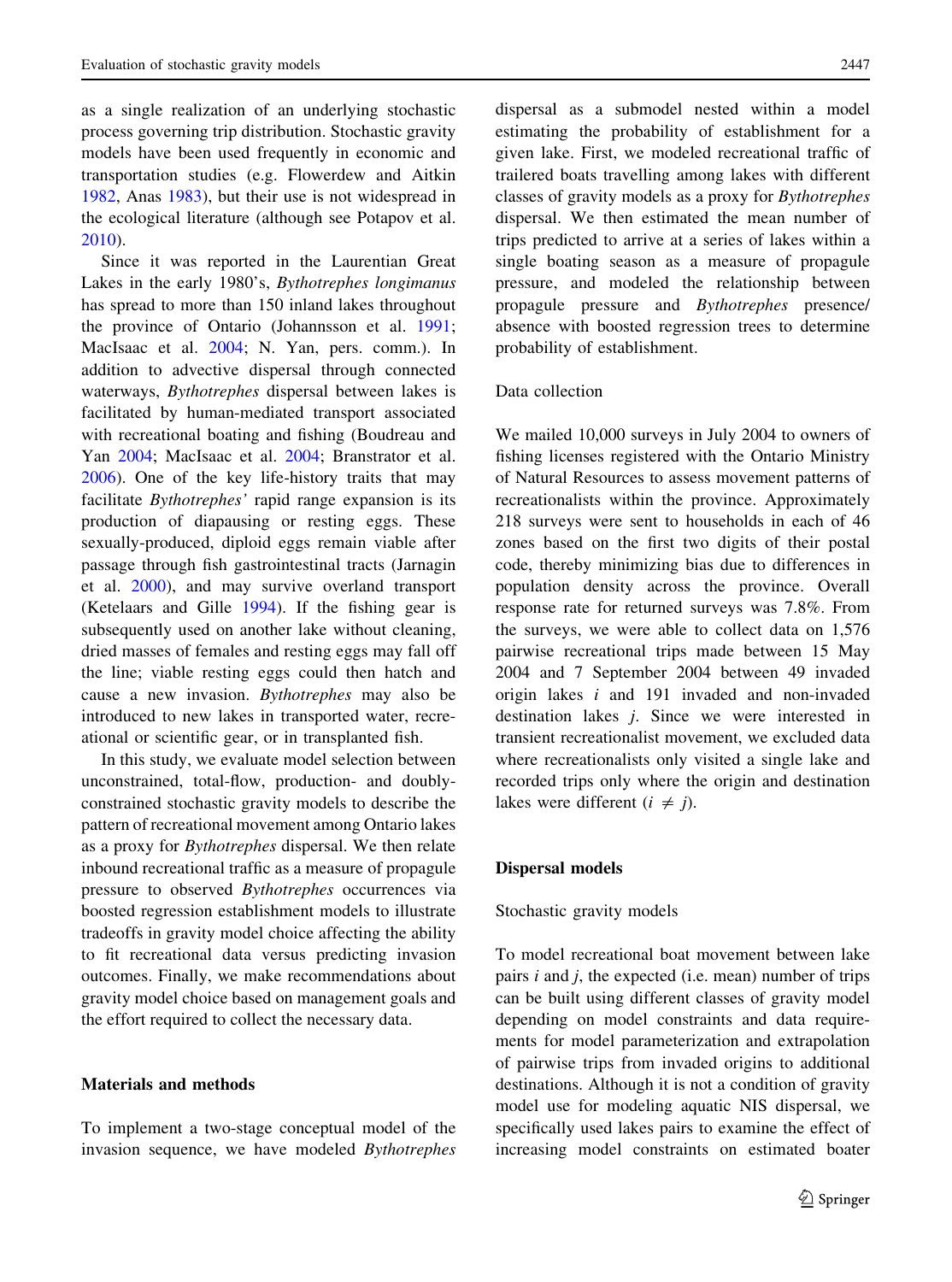<span id="page-3-0"></span>movement. Unlike Random Utility Models that address individual trip behaviour to competing destinations (e.g. Bockstael et al. [1989](#page-11-0)), gravity models are zonal aggregate models and are suitable for comparing relative numbers of trips between origins and destinations over a single boating season. Hence, we are not considering individual multi-trip movement such as trips from their house to each of the lakes, although additional models describing each leg of a multi-trip movement may be used (Bossenbroek et al. [2001](#page-12-0); Leung et al. [2004](#page-12-0).)

We modeled the number of recreational trips between origin and destination pairs as a random (stochastic) variable with error, in contrast to deterministic gravity models used to model biological invasions that have a fixed number of trips calculated as a function of model inputs (e.g. Bossenbroek et al. [2001;](#page-12-0) Leung et al. [2006](#page-12-0)). For the gravity models, we assume that the mean number of Bythotrephes individuals transported per trip is the same for each trip, and that propagule pressure of Bythotrephes scales with the mean number of trips arriving at the lake. In addition, we are making the simplifying assumption that the mean number of Bythotrephes individuals per trip is the same regardless of its population size in the origin lake.

#### Gravity model classes

A generalized gravity model describing the number of trips between lakes  $i$  and  $j$  can be modeled as a function of observed trips leaving lake  $i$  ( $O_i$ ) or arriving at lake  $j$  ( $D_i$ ), measures of destination "attractiveness"  $(w_j)$ , and road distance between lakes *i* and *j*  $(d_{ij}^{-\beta_1})$ :

$$
\hat{\mu}_{ij} = cO_i D_j w_j d_{ij}^{-\beta_1}.
$$
\n(1)

Here, c can be one or more fitted constants or ''balancing factors'' to ensure that the total number of expected trips, leaving lake  $i$  or arriving at lake  $j$  are constrained to equal to observed numbers of trips for different classes of gravity model (discussed below). Destination attractiveness is described by  $w_i =$  $e^{\beta_2} \log_{10} (a_j + 1)$ , in which  $a_j$  is the destination lake area (hectares). Parameters  $\beta_1$  and  $\beta_2$  are fitted during maximum likelihood estimation, and  $e^{\beta_2}$  ensures that lake attractivity is constrained from 0 to  $\infty$ .

#### Gravity model classes

Depending on the type of information available on outbound or inbound traffic, and various constraints on under which to estimate traffic between origins and destinations, the general form of the gravity model may be modified into different classes.

The unconstrained gravity model requires the least amount of information to estimate pairwise traffic only an external measure of destination lake attractiveness,  $w_i$ , and the expected number of pairwise trips is not under constraint. Here, the generalized model is reduced to:

$$
\hat{\mu}_{ij} = w_j d_{ij}^{-\beta_1} \tag{2}
$$

For this class of gravity model, extrapolation to other destinations requires data on only lake area and the road distance between origins and new destinations.

The total-flow-constrained model requires information on the total number of pairwise trips in the system and a measure of destination attractiveness. Expected flow between origins and destinations for the total-flow-constrained model is calculated as:

$$
\hat{\mu}_{ij} = c w_j d_{ij}^{-\beta_1} \tag{3}
$$

where c is calculated as  $c = T / \sum_i \sum_j w_j d_{ij}^{-\beta_1}$  to ensure that the total of predicted flows,  $\sum_i \sum_j \hat{\mu}_{ij}$ , is equal to observed total flow,  $T$  (Haynes and Fotheringham [1984](#page-12-0)). Destination attractiveness and road distance is calculated as before in Eq. 1. In this formulation of total-flow-constrained gravity model, the term for origin ''propulsiveness'' was not included (e.g. Haynes and Fotheringham [1984](#page-12-0)). Similar to the unconstrained model, extrapolated number of trips to lakes not in the data set based on the total-flow constrained gravity model requires measures of attractiveness and distance from origins.

Production-constrained gravity models require additional information about the outflows from each origin. Flows between origins and destinations are calculated as:

$$
\hat{\mu}_{ij} = c_i O_i w_j d_{ij}^{-\beta_1} \tag{4}
$$

where  $O_i$  is the observed number of trips leaving each origin i and  $c_i$  is a balancing factor for each origin,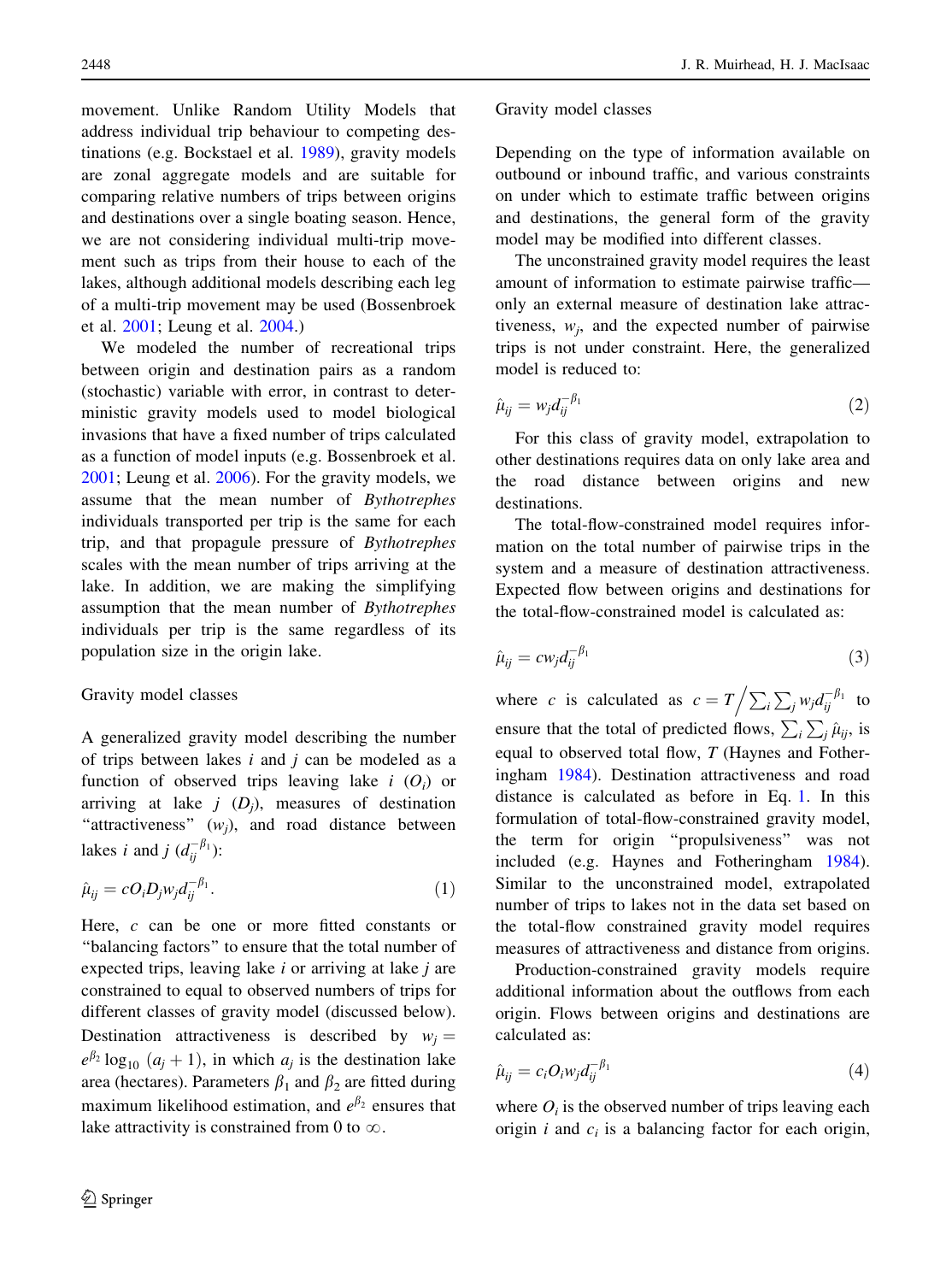<span id="page-4-0"></span> $c_i = \left[ \sum_j w_j d_{ij}^{-\beta_1} \right]^{-1}$ , ensuring that total predicted outflow from each origin is equal to observed outflow  $\sum_j \hat{\mu}_{ij} = O_i$  $\left(\sum_i \hat{\mu}_{ij} = O_i\right)$  (Haynes and Fotheringham [1984](#page-12-0)). Propagule pressure forecast to additional lakes with production-constrained models again requires measures of destination attractiveness and road distance between origin and destinations.

In the doubly-constrained gravity model, predicted total outflows for each origin and total inflows for each destination are constrained to match observed values. Here pairwise flow is formulated as:

$$
\hat{\mu}_{ij} = c_i c_j O_i D_j d_{ij}^{-\beta_1} \tag{5}
$$

where  $D_i$  is the inflow to destination j, and other terms are as previously defined. The parameters  $c_i$ and  $c_j$  are balancing factors,  $c_i = \left[\sum_j c_j D_j d_{ij}^{-\beta_1}\right]^{-1}$ and  $c_j = \left[ \sum_i c_i D_i d_{ij}^{-\beta_1} \right]^{-1}$ , added to the model to

the same set of destinations. Here, we make a simplifying assumption that we had complete data on the number of trips in the system in order to calculate recreational traffic under gravity model constraints.

Zero-inflated negative binomial distribution

For each class of gravity model, the expected number of pairwise trips between lakes,  $\hat{\mu}_{ij}$  is modeled as a random variable described by a zero-inflated negative binomial distribution (ZINB). A ZINB distribution is a frequently used to model situations where count data is overdispersed and may contain an excess of zeros that are either structural in nature or arise due to sparse sampling effort. The observed number of pairwise trips  $(Y_{ii})$  is expected to follow a ZINB distribution with a probability mass function:

$$
Pr(Y_{ij}|\hat{\mu}_{ij},\omega_{ij},k) = \begin{cases} \omega_{ij} + (1-\omega_{ij})(1+\hat{\mu}_{ij}/k)^{-k}, & Y_{ij} = 0\\ (1-\omega_{ij})\frac{\Gamma(Y_{ij}+1/k)}{\Gamma(1+Y_{ij})\Gamma(1/k)}\left[k\hat{\mu}_{ij}\right]^{Y_{ij}}\left[1+k\hat{\mu}_{ij}\right]^{-(Y_{ij}+1/k)}, & Y_{ij} = 1,2,3,\ldots,n \end{cases}
$$
(6)

ensure that the sum of the interaction flow,  $\hat{\mu}_{ij}$ , for each origin is equal to the total outflow,  $O_i$ , and likewise, the sum of the interaction flow for each destination is equal to the total inflow for each destination,  $D_i$  (Haynes and Fotheringham [1984\)](#page-12-0).

Unlike the three previous classes of gravity models, the doubly-constrained model does not require measures of destination attractiveness,  $w_j$ . It is, however, the most data intensive, as observed outflows from each origin and inflows to each destination are required for model parameterization. Extrapolation to other destinations is not possible because although information may be collected on inflows to new destinations,  $D_i$  and road distances  $d_{ii}$ , pairwise flows requires re-calculation of fitted parameters  $c_i$  and  $c_j$ .

For the purpose of model comparison in this analysis, because the doubly-constrained gravity model is limited to predicting inflow to destinations for which there are observations, the total-flow and production-constrained models were constrained to

where  $\hat{\mu}_{ii}$  is the expected traffic between lakes for each of the gravity models (Eqs.  $2-5$  $2-5$ ) and is a function of fitted parameters,  $\beta$  and  $\gamma$  (Eqs. [1](#page-3-0), 6a). In this form,  $\hat{\mu}_{ij}$  and k are the mean and dispersion parameter of the negative binomial (NB) distribution, and  $\omega_{ij}$  is a parameter that describes the probability that only  $Y_{ij} = 0$  can occur (i.e. zeroinflation), and  $(1 - \omega_{ij})$  the probability that  $Y_{ii} \sim NB(\hat{\mu}_{ii}, k)$  is occurring. The probability of zero-inflation was calculated from the logistic equation:

$$
\log\left(\frac{\omega_{ij}}{1-\omega_{ij}}\right) = \gamma_0 + \gamma_1 \log_{10}(a_j+1) \tag{6a}
$$

where  $a_j$  is destination lake area (in ha) and  $\gamma_0$  and  $\gamma_1$ are fitted parameters (Jansakul [2005\)](#page-12-0).

Estimates for the fitted parameters  $\beta$ ,  $\gamma$  and k were solved using maximum likelihood with an Expectation-Maximization algorithm (Dempster et al. [1977\)](#page-12-0).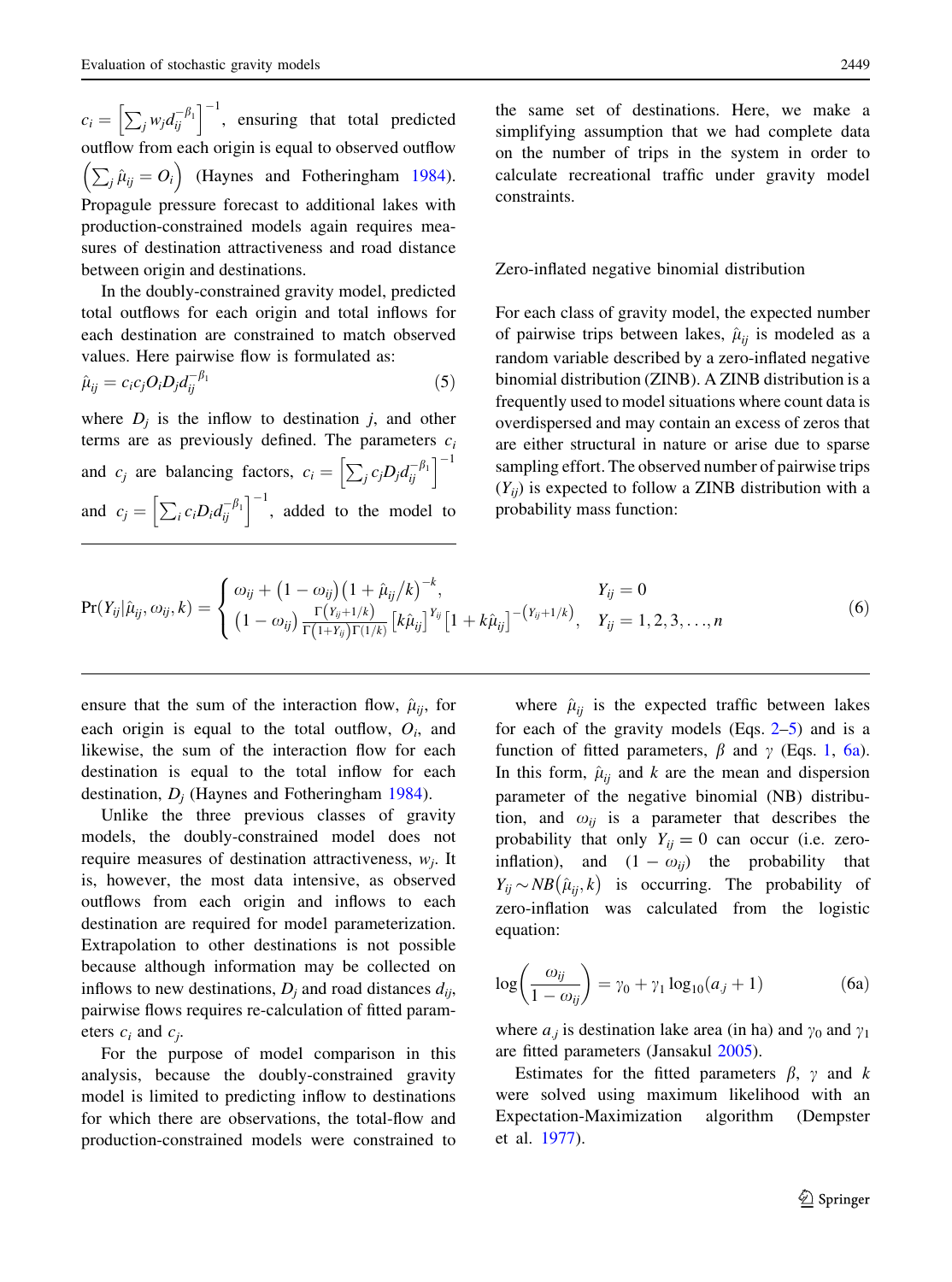## Model fitting comparison and confidence limits

Given the same baseline data set on the number of pairwise trips, the four classes of gravity models were evaluated using corrected Akaike Information Criteria (AICc). Because maximum likelihood estimation assuming ZINB requires estimating the components for zero-inflation ( $\omega$ ), the gravity model ( $\beta$ ) and dispersion  $(k)$  simultaneously, the AICc was calculated as  $-2(l_m + l_z) + 2p + (2p(p+1)/(n-p-1))$  where  $ll_m$  and  $ll_z$  are the log-likelihoods for the weighted negative binomial (Eq. [6](#page-4-0) for  $y > 0$ ) and zero-inflation (Eq.  $6a$ ), respectively; *p* is the number of fitted parameters, and  $n$  is the sample size. Confidence limits for the fitted parameters were estimated by biascorrected bootstrapping data that were resampled 1,000 times (Efron and Tibshirani [1986](#page-12-0)).

## Establishment model

Prior to establishment model development and validation, destination lakes in the data set were randomly divided 50:50 into model training and testing subsets. Based on the training data only, the probability of specific lakes having established populations is determined by:

$$
P(X=1) = f(\hat{\mu}_{ij}),\tag{7}
$$

where the functional relationship between observed Bythotrephes presence/absence (1,0) and the expected number of inbound trips,  $\hat{\mu}_{ij} = \sum_i (1 - \omega_{ij}) \hat{\mu}_{ij}$ , is determined by boosted regression trees. Boosted regression trees use an iterative approach and do not make any parametric assumptions about the relationships between predictor variables and species occurrence. They have been shown to be strong performers in predicting species occurrence and abundance relative to other methods (Elith et al. [2006\)](#page-12-0). To avoid over-fitting the models, the optimum number of iterations for each model was based on a stopping-rule at which there was zero improvement (Ridgeway, G. 2007. gbm: Generalized Boosted Regression Models. R package).

Finally, as boosted regression is a non-parametric procedure, and maximum likelihood estimation is not used to optimize the overall decision tree structure as it would be for used in logistic regression, we calculated 95% prediction intervals for probability of establishment by incorporating variability in the fitted

parameters from the gravity model. Here, prediction intervals were estimated by fitting two additional boosted regression trees to estimates of the minimum and maximum number of inbound trips determined by 95% confidence limits of the fitted parameters of the gravity models and raw data. These prediction intervals allowed us to assess how variability in the fit of gravity models to observed recreational traffic influences the predictive ability of establishment models based on the different gravity model classes.

Evaluating establishment predictions

The ability of the establishment models based on each gravity model class to predict invasions were validated by comparing each model's probability of occurrence derived from boosted regression trees to observed Bythotrephes presence/absence data using the testing data subset. Establishment models were evaluated using Area under the Receiver Operating Characteristic Curve (AUC) as well as measures of concordance between model predictions and observations in  $2 \times 2$  confusion tables. The AUC provides a useful metric to validate whether the model is able to detect a true signal (hit rate) from noise (false alarm) across a range of probability thresholds. The AUC metric has been widely used in evaluating species distribution models (e.g. McPherson et al. [2004;](#page-12-0) Liu et al. [2005;](#page-12-0) Allouche et al. [2006](#page-11-0); Elith et al. [2006](#page-12-0)), but should be used with caution (Lobo et al. [2008](#page-12-0)). In addition, a probability threshold calculated from the proportion of lakes invaded by Bythotrephes in the testing data set was used to classify lakes to be predicted as invaded if the estimated probability of establishment is greater or equal to this threshold ( $\tau = 0.252$ ). Hit rates, false alarm rates, percent correct classifications and Cohen's kappa  $(\kappa)$ were used to assess concordance between model predictions and observed presence/absence based on the threshold probability for establishment.

# Results

Comparison of gravity model fits to recreational traffic

Stochastic gravity models were greatly influenced by the constraints under which the pairwise number of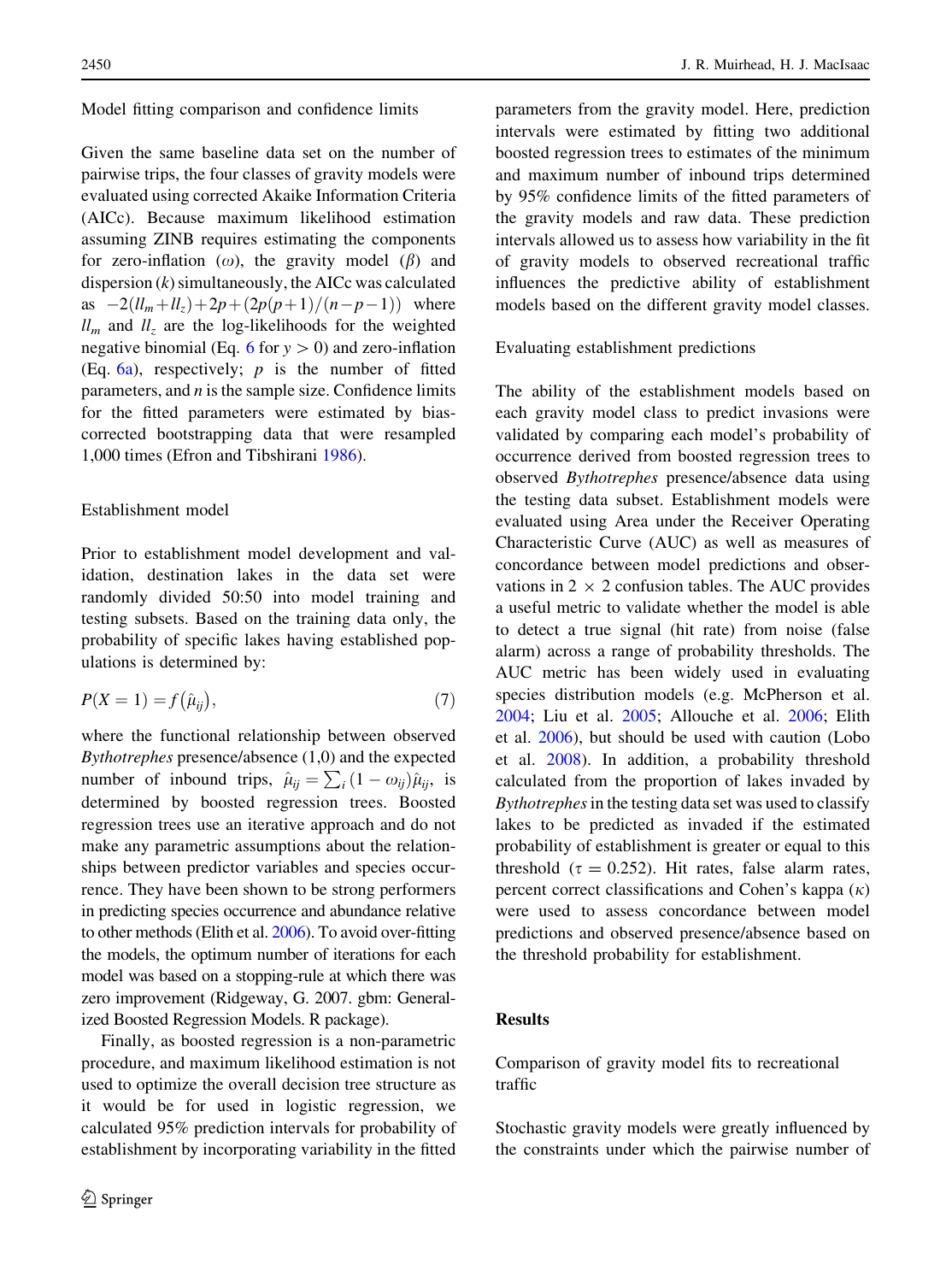| Gravity model class    | AICc   | $\mathbf{k}$   | $\beta_{1}$ (distance) | $\beta$ 2 (lake area, attractivity) | $\%$ (zero-inflation) | $\gamma_1$ (zero-inflation) |
|------------------------|--------|----------------|------------------------|-------------------------------------|-----------------------|-----------------------------|
| Unconstrained          | 1.2870 | 1.22           | $-0.05$                | 1.51                                | 2.71                  | $-0.08$                     |
|                        |        | [1.200, 1.505] | $[-0.061, 0.123]$      | [1.222, 2.168]                      | [2.647, 3.066]        | $[-0.083, -0.035]$          |
| Total-flow constrained | 12.976 | 1.13           | $-0.06$                | $-1.61$                             | 2.71                  | $-0.08$                     |
|                        |        | [1.076, 1.428] | $[-0.060, 0.115]$      | $[-1.597, -0.776]$                  | [2.646, 2.955]        | $[-0.089, -0.041]$          |
| Production-constrained | 15.141 | 0.23           | $-0.01$                | $-0.11$                             | 2.71                  | $-0.08$                     |
|                        |        | [0.186, 0.267] | $[-0.080, 0.126]$      | $[-0.211, 0.236]$                   | [2.643, 3.132]        | $[-0.090, -0.042]$          |
| Doubly-constrained     | 17,557 | 0.06           | $-0.10$                | <b>NA</b>                           | 2.70                  | $-0.08$                     |
|                        |        | [0.047, 0.066] | $[-0.234, -0.055]$     |                                     | [2.638, 3.010]        | $[-0.093, -0.029]$          |

<span id="page-6-0"></span>Table 1 Summary of goodness of gravity model fit (corrected Akaike Information Criteria, AICc) and parameter estimates with bootstrapped confidence intervals

Lake area was not considered in the doubly-constrained gravity model. Parameter k is the measure of dispersion for the ZINB (Eq. [5](#page-4-0)),  $\beta_1$  corresponds to the distance decay component of gravity models (Eqs. [1–4](#page-3-0)),  $\beta_2$  corresponds to lake area in destination attractivity (Eq. [1](#page-3-0)) and  $\gamma_0$  and  $\gamma_1$  are solved during estimation of zero-inflation (Eq. [6a\)](#page-4-0)

trips was estimated. Of the four classes of models, the unconstrained model provided the best fit to observed trip data as indicated by lowest AICc, followed by the total-flow constrained, production-constrained and finally doubly-constrained model (Table 1). Here, large differences in AICc between the gravity model types  $(>100)$  imply significant differences between fits for each of the gravity model classes because there is one fewer parameter needed to be estimated in the doubly-constrained relative to the other types of gravity models.

The use of the same baseline data set across gravity model classes allows us to compare values of the fitted parameters across models. Differences in the fitted parameters associated with lake attractiveness, the effect of distance on the expected number of trips, and the dispersion parameter followed trends related to the level of gravity model constraint. The relationship between lake area and destination attractiveness decreased in strength as model constraints increased. For the unconstrained gravity model, lake area was more than five times as influential in determining lake attractiveness  $(w_i)$  than the production-constrained model as measured by the magnitude of the fitted parameter  $\beta_2$  (Table 1). In contrast, the strength of the relationship between gravity flow and distance between origins and destinations (parameter  $\beta_1$ ) was greatest for the doubly-constrained model and negligible for the other gravity model classes (Table 1). Next, as the level of constraint increased, there was a marked decrease in the level of dispersion used to describe the ZINB. For all four gravity model classes, the dispersion parameter  $k$  was significantly

different from 0 as indicated by the 95% confidence limits (Table 1). The use of a ZINB over other commonly used trip distributions like Poisson is therefore justified for this dataset. Finally, in terms of the parameters fitted in the estimation of zeroinflation,  $\gamma_0$  and  $\gamma_1$ , differences in their values between models were not significant.

## Establishment model

The estimated inbound number of trips for both invaded and noninvaded destinations decreased with increasing constraints across gravity models (Fig. 1). More importantly, differences in estimated inbound number of trips arriving at invaded versus noninvaded lakes varied between the four classes of gravity



Fig. 1 Estimated weighted inbound number of trips  $\hat{\mu}_i =$  $\sum_{i=1}^{n} (1 - \omega_{ij})\hat{\mu}_{ij}$  to invaded and noninvaded lakes for four classes of gravity models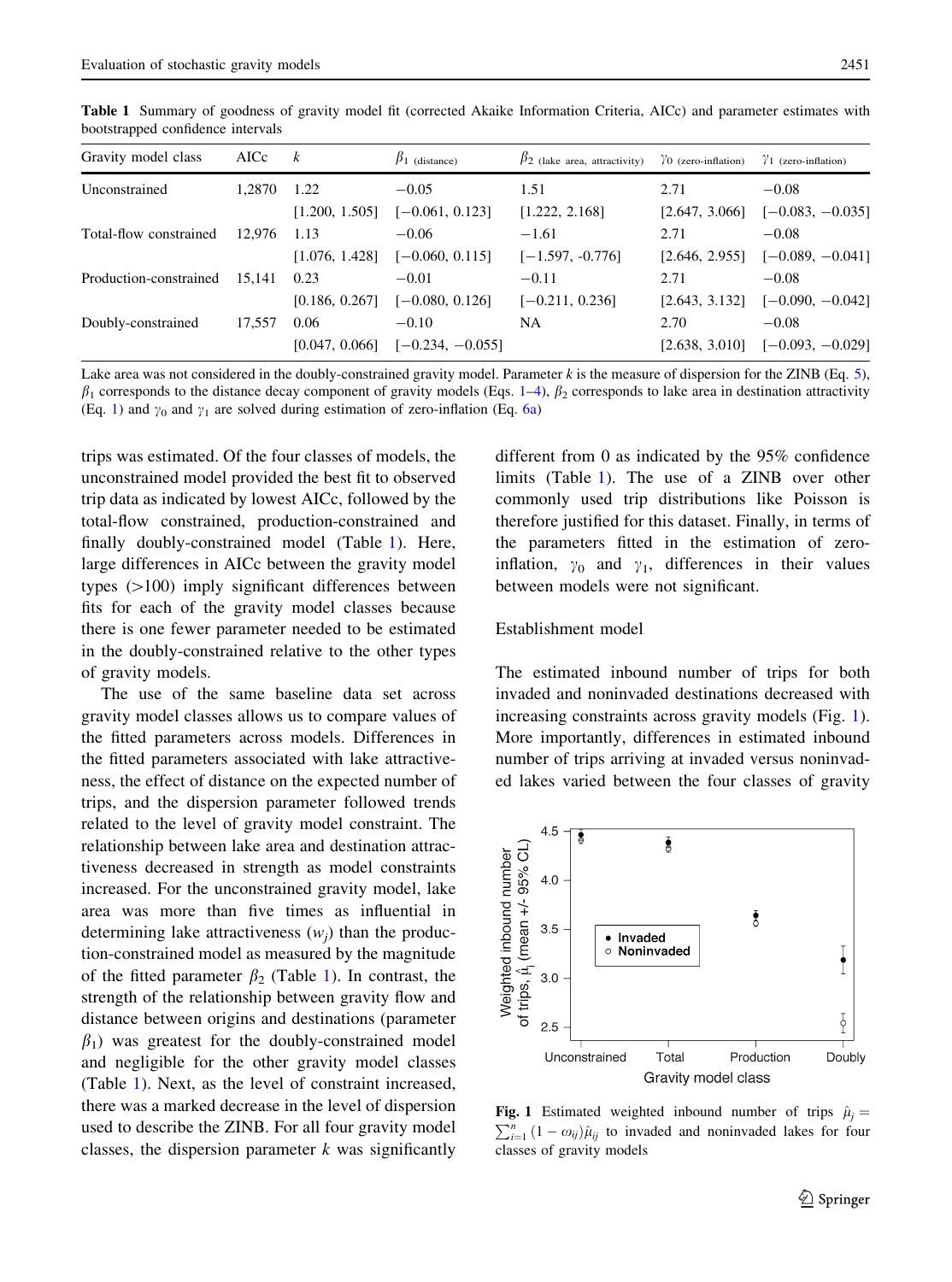<span id="page-7-0"></span>

Fig. 2 Estimated probability of establishment as a function of weighted inbound number of trips. Black lines indicated boosted regressions fitted to the mean number of trips, and grey areas indicate the 95% prediction interval in the probability of establishment based on variability propagated from fitting gravity models. The relationship between probability of establishment and propagule pressure was strongest for the doubly-constrained model and weakest for the unconstrained model

models. Differences were negligible for the unconstrained and total-flow constrained gravity models, but increased significantly for the production- and doubly-constrained models (Fig. [1](#page-6-0)). As a result, the strength in the relationship between establishment probability based on presence/absence data also varied widely between the four classes of gravity models.

From the boosted regression, the doubly-constrained model exhibited the widest range of establishment probability at lower levels of propagule pressure (Fig. 2). As propagule inflow was estimated from gravity models having fewer constraints, the relationship between establishment probability and propagule pressure became weaker. The unconstrained and total-flow constrained gravity models showed similar a similar, but weak, relationship between establishment probability and the inbound number of trips.

The size of prediction intervals for establishment probability also followed a similar trend and varied according to gravity model type (Fig. 2). Here, variability around establishment probability was lowest for the doubly-constrained gravity model due to smaller confidence limits of fitted parameters propagated from the dispersal models. In particular, variability in establishment probability was apparent only for lakes with moderate levels of propagule pressure ( $\hat{\mu}_{ij} = 2.5$ –3.5) as estimated from the doubly-constrained model. Prediction intervals around establishment probability estimated from the other three gravity model classes were similar in magnitude. In general, variability around estimated probabilities of establishment was high throughout the ranges of propagule pressure and tended to increase with increasing levels of propagule pressure (Fig. 2).

When predictions from the establishment models were validated with the testing portion of the data, the predictive ability between probability of establishment and observed presence/absence data differed widely between the four classes of gravity model. As the level of constraint increased between the gravity model classes, the area under the receiver operating curves likewise increased, indicating a stronger ability of the model to correctly predict an invasion if it had occurred (hit rate) relative to incorrectly predicting an invasion had occurred when it in fact had not (false alarms) (Table 2). Here, only the production-constrained and doubly-constrained gravity models had significant AUC scores  $(P(AUC))$  = 0.011 and  $\ll$  0.001, respectively).

**Table 2** Summary statistics for validation of the establishment model based on the testing data subset ( $n = 95$ )

| P(AUC)      |                                              |                                                      | Cohen's $\kappa$                                    |
|-------------|----------------------------------------------|------------------------------------------------------|-----------------------------------------------------|
| 0.115       |                                              |                                                      | 0.088                                               |
| 0.080       |                                              |                                                      | 0.113                                               |
| 0.011       |                                              |                                                      | 0.197                                               |
| $\ll 0.001$ |                                              |                                                      | 0.473                                               |
|             | Hit rate<br>0.577<br>0.577<br>0.654<br>0.731 | False alarm rate<br>0.465<br>0.437<br>0.408<br>0.211 | Percent correct<br>0.546<br>0.567<br>0.608<br>0.773 |

The baseline probability of invasion based on Bythotrephes prevalence in the testing data subset required to calculate hit rates, false alarm rates, percent correct and Cohen's  $\kappa$  was 0.252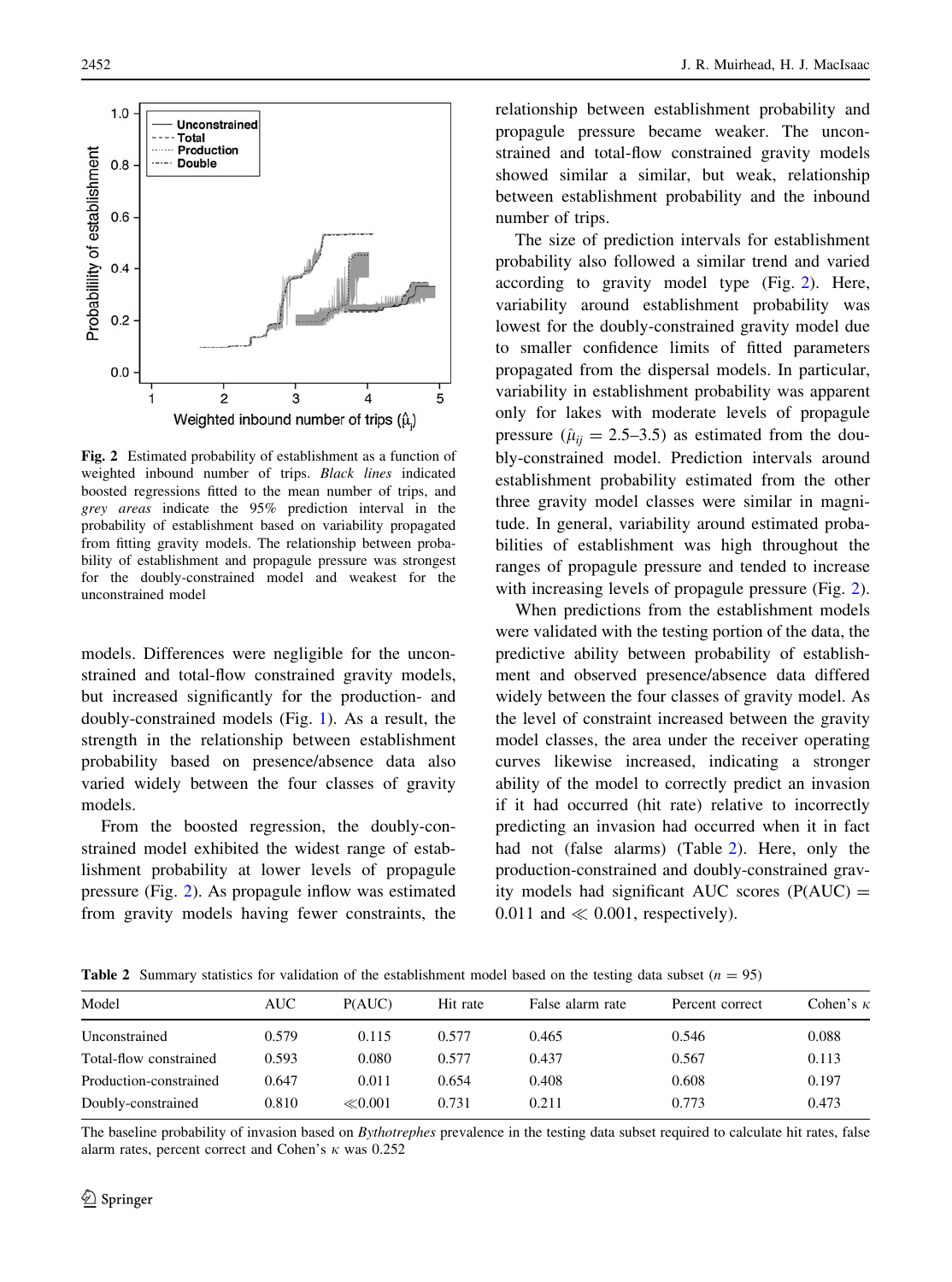Similar trends in predictive power and level of gravity model constraint were observed when a baseline level for the probability of establishment was applied to establishment probability for the testing data subset. Here, lakes were predicted as invaded if the estimated probability of establishment was greater or equal to this baseline probability based on the proportion of lakes invaded by Bythotrephes in the testing data set. As the level of constraint increased in the gravity models, hit rates, overall percentage correctly classified and Cohen's  $\kappa$ increased with a corresponding decrease in false alarm rates (Table [2\)](#page-7-0).

The corresponding spatial pattern of establishment probability also differs between the four classes of gravity models (Fig. 3). The wide range of establishment probabilities corresponding to levels of incoming propagule pressure for the doubly-constrained gravity model (Fig. [2\)](#page-7-0) allow for a stronger identification of invasion hot spots (i.e. areas of high relative probability of invasion) when these probabilities are projected spatially (Fig. 3). That is, high levels for establishment probability are concentrated in smaller areas, unlike the lower levels of establishment probability for the unconstrained and total-flow gravity models that were spread out over a greater area. For the doubly-constrained model, pockets of high  $(0.5)$  establishment probability are focused in areas north of Lakes Erie and Ontario, to the east of Georgian Bay (Lake Huron) as well as two large inland lakes in northern Ontario that were reported invaded. For the production-constrained gravity model, areas of higher establishment probabilities were focused north of Lake Erie, the southern half of Ontario, and north of Lake Superior. Spatial patterns of establishment probability were similar between the unconstrained and total-flow models. Here, estimates of moderate establishment probability (between 0.26 and 0.30) were uniformly distributed throughout most of the province with the exception of pockets surrounding non-invaded lakes in northern Ontario and north of Lake Erie (Fig. 3).



 $\textcircled{2}$  Springer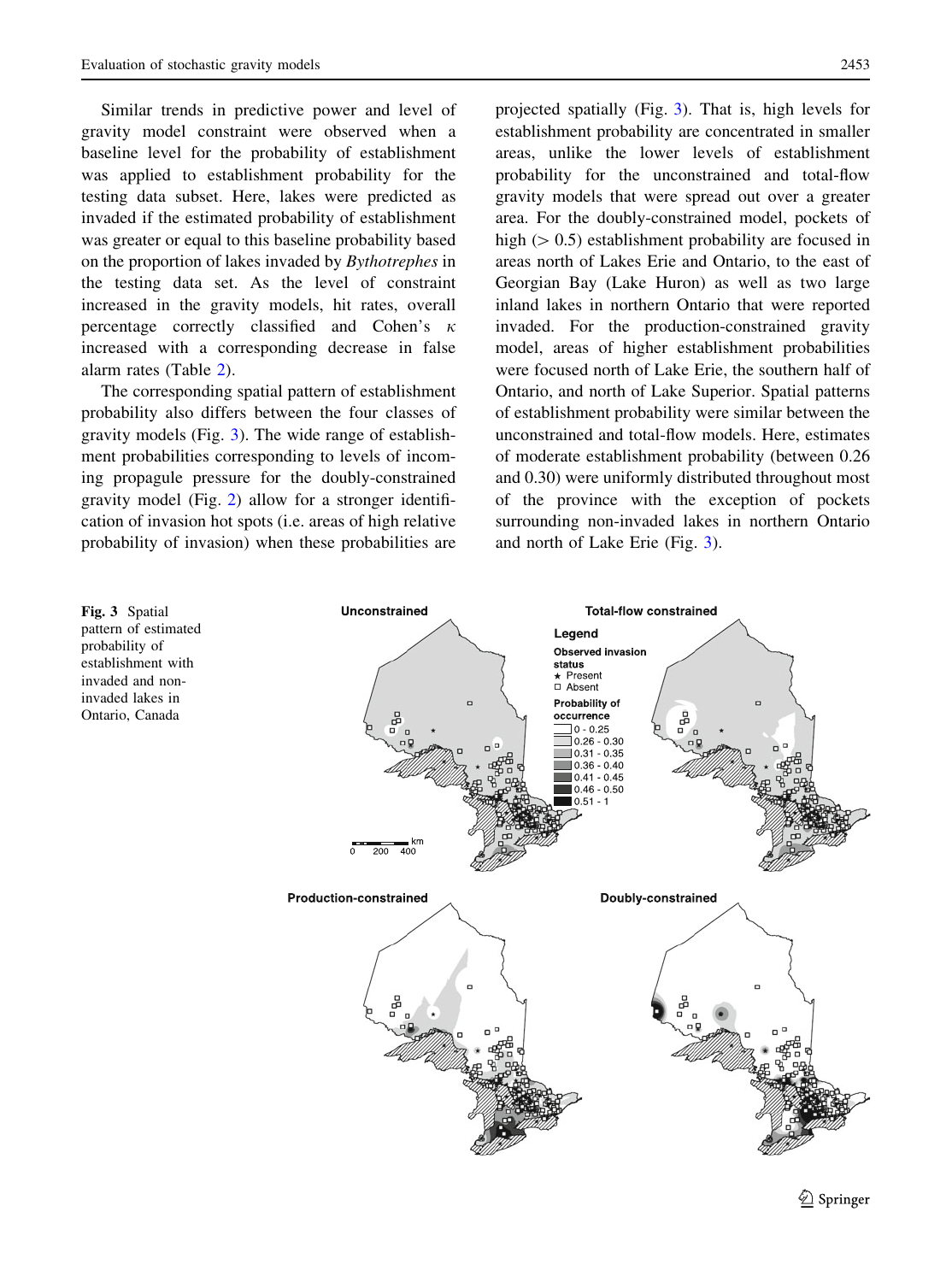# Discussion

Estimating the dispersal of a NIS is the significant first step in risk management because preventative measures are most readily applied at the introduction stage of the invasion sequence (Lodge et al. [2006](#page-12-0)). Heretofore, ecologists have used a variety of gravity models without consideration of the importance of method used, with selection usually based upon the nature of available data. In this study, we examined the tradeoff between the relative ability of four classes of gravity models to fit recreational traffic data and the ability of establishment models based on these gravity models to estimate the probability of establishment by the spiny waterflea, Bythotrephes. Simulation results indicate that ecologists should be cognizant that the gravity method used may have strong consequences on forecasted patterns of spread.

Evaluation of the unconstrained, total-flow-, production- and doubly-constrained gravity models revealed differences in each model's ability to fit recreational data as goodness of model fit decreased as more constraints were applied to the gravity models. The unconstrained model was best able to describe the pattern of pairwise recreational traffic between source and destination lakes, with the doubly-constrained model performing the worse. Here, goodness of model fit is a direct result of the optimization process during ML estimation. As more constraints are added to the gravity models, convergence on an optimal solution during ML estimation becomes more difficult (Anderson [1979\)](#page-11-0). These results contrast qualitatively with those from Black and Salter [\(1975](#page-11-0)), in which they compare gravity model performance for different model constraints and distance deterrence functions for car and bus journeys to work. In their study, there was a marginal improvement in the correlation between the model trip matrix and survey trip data for doubly-constrained model over the productionconstrained and unconstrained models. These qualitative differences between the studies may be the result of differences in methodology of model fitting as well as characteristics of the data set. For example, even though the distance decay parameter became larger (i.e. more negative) with increasing model constraint in both studies (parameter  $\beta_1$  $\beta_1$ , Table 1), model fit was highly affected by the ZINB dispersion parameter  $k$ , whereas they used strictly deterministic forms of gravity models.

Data requirements for the unconstrained gravity model are minimal, however, and this class of stochastic gravity model is recommended for describing pairwise trip distribution between lakes. Since data is required on only extrinsic measures of attraction, such a data set would be relatively easy to acquire from government agencies. Although not commonly used to model dispersal of NIS, unconstrained gravity models have been used extensively in the economic, geographic and social literature since their inception (e.g. Zipf [1946;](#page-13-0) Anderson [1979](#page-11-0); Fotheringham [1981;](#page-12-0) Johnston 1983). In a terrestrial environment, unconstrained and total-flow constrained models may be used to model trade flows between cities where population sizes may be used as measures of propulsiveness and attractiveness. In a scenario where data on only the total amount of trade volume is available, the total-flow constrained model estimates how the total trade is partitioned among sources and destinations.

Establishment models developed with inbound recreational traffic derived from the gravity models displayed the opposite trend—prediction of establishment success increased as more constraints were imposed on the nested gravity models. Although the unconstrained model was the optimal form when fitted to recreational trip data, this class of gravity model was unable to detect hits any better than at random when invasions occurred. The amount of propagule pressure arriving at non-invaded and invaded lakes account for the lack of fit. Relative to the more constrained forms of gravity models, there were smaller differences between the levels of propagule pressure arriving at non-invaded versus invaded lakes. That is, propagule pressure was not as strong as a discriminator for invasion status in this class of gravity model as per the doubly-constrained model. As a consequence, estimated probabilities of establishment in each lake are more reflective of the proportion of invaded lakes (i.e. baseline probability) than levels of inbound propagule pressure.

Depending on the NIS, the ''cost'' of not detecting an invasion (miss) is likely greater than the cost of a false alarm, thus the doubly-constrained model would offer the most protective management option. It is also noteworthy that some false alarms may, over the long term, correctly predict invasions even if they are incorrect in the short-term. For example, lakes identified as vulnerable may already be invaded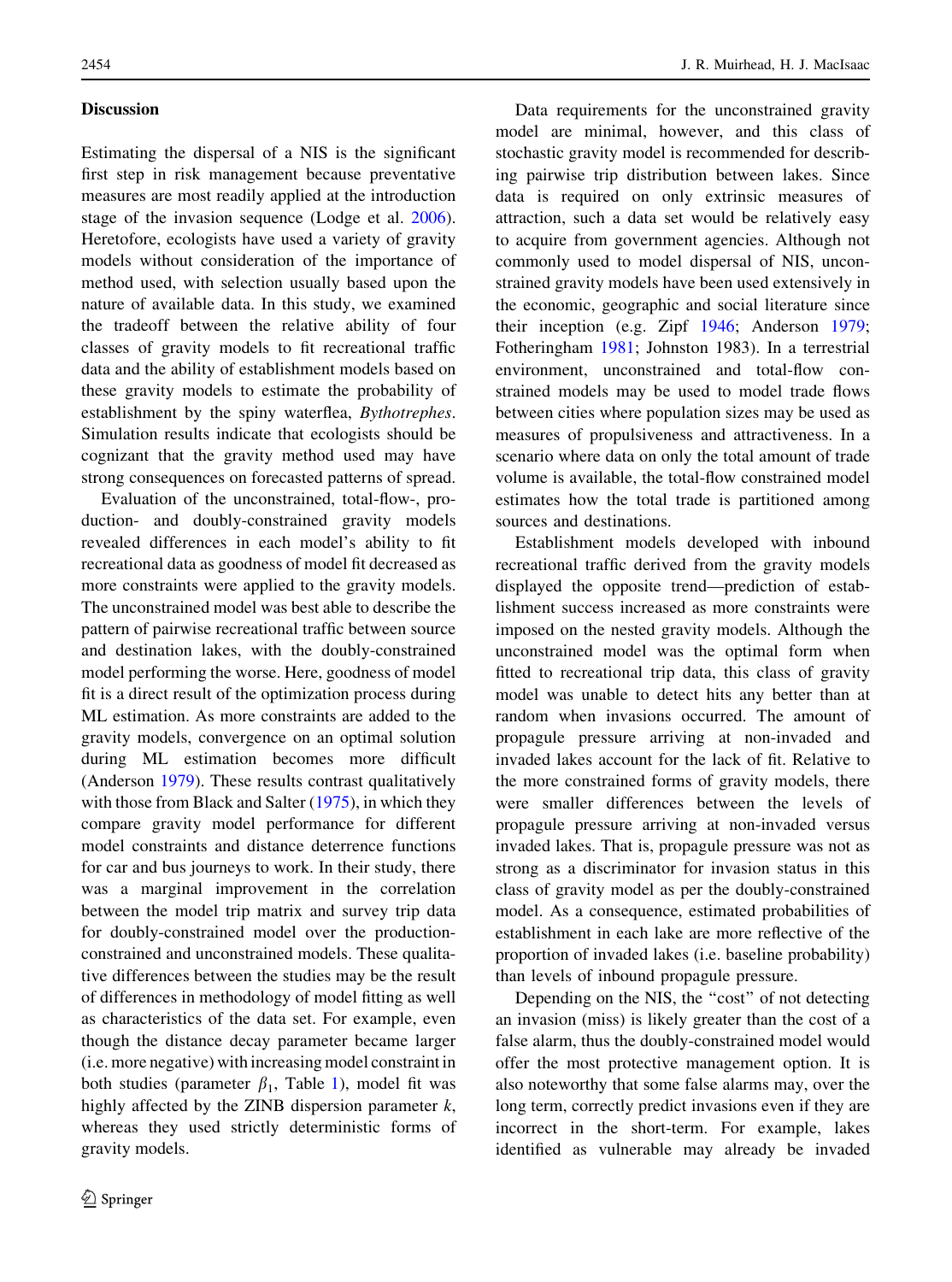(though at non-perceptible population levels), or they may be the most susceptible to future invasion. Thus, if longer time scales are considered, many of the lakes incorrectly predicted to be invaded by current biological surveys may eventually become invaded and properly classified.

However, the doubly-constrained gravity model is also the most data intensive, since observations are required for both recreational inflows and outflows to each lake in the system. Here, such data is usually not readily available from previous studies or government agencies and additional costs and efforts are required for collection. One consequence of choosing the doubly-constrained gravity model, therefore, is that a decision must be made between minimizing costs either to collect the larger amounts of data relative to other gravity model types or the costs of missing an invasion. Such a decision could be addressed by optimal control models described in Leung et al. ([2002\)](#page-12-0).

The third alternative lies in a compromise between the use of gravity models to model recreational traffic and, as a sub-model, in estimating the probability of establishment. Here, we recommend the use of production-constrained gravity models if we consider that predicting invasions (i.e. estimating the probability of establishment) is more useful in NIS management than strictly modeling recreational traffic. In addition, production-constrained gravity models (e.g. Bossenbroek et al. [2001](#page-12-0), [2007;](#page-12-0) Leung et al. [2006](#page-12-0)) provide a balance between predictive ability as measured by the AUC or Cohen's  $\kappa$  and the amount of information required to populate the model, thus offering important advantages over data-intensive, doubly-constrained models (e.g. Schneider et al. [1998;](#page-13-0) MacIsaac et al. [2004\)](#page-12-0). The data required to produce a production-constrained model is often readily available from government agencies or nongovernmental organizations, thereby reducing both cost and time in development of new models. For example, the US Travel Data Center coordinates surveys on US tourist traffic including point-oforigin, length of duration and average amount of money spent on the trip. Preliminary risk assessment models may be developed by combining specifics on the distribution of NIS that may be transported by human-mediated mechanisms, and patterns of human recreational movement.

In this study, we based our comparison of gravity model classes assuming we had complete data on the number of trips in the system and excluded unsampled lakes from the analysis. Unsampled lakes may serve as propagule sources if invaded or additional destinations for recreational traffic, and as such, the ability to predict invasion status may be influenced by the proportion of lakes sampled. Theoretical simulations by Leung and Delaney ([2006\)](#page-12-0) in which they compared various approaches to dealing with unsampled data suggest that sampling a small proportion of sites tends to create a bias in underestimating the probability of establishment for given levels of propagule pressure when assuming complete data on recreational trips. They recommended an approach (MCMSAM) where they combine the observed invasion status for sampled sites and Monte Carlo simulations for unknown sites to determine the invasion probability in the next time interval. In this study, underestimating invasion probability is unlikely an issue when fitting the gravity models to invasion data due to differences in methodology from Leung and Delaney [\(2006\)](#page-12-0). One possible advantage of using non-parametric boosted regression trees in lieu of specified functional relationships (e.g. asymptotic equations) between propagule pressure and establishment probability lies in the functional relationship of the regression, in which the shape is determined by data (e.g. Fig. [1](#page-6-0)). However, the regression trees also did not extend to establishment probabilities of 0 and 1 as with other asymptotic equations, and thus should not be used to extrapolate results beyond the range of data.

Further, results from Leung and Delaney ([2006\)](#page-12-0) suggest that the invasion pattern across the entire system influenced the probability of establishment for a given destination, and in particular, that the number of invaded sites sampled was the most important. If we consider the situation where an unsampled lake is invaded and serves as a source for propagules, we expect the doubly-constrained model to be the best performer in predicting invasion status as there is already a significant difference in the levels of estimated propagule flow to invaded versus noninvaded lakes relative to the other methods (e.g. Fig. [1\)](#page-6-0).

Gravity models provide a flexible modeling framework and can be used in conjunction with other models in multistage invasion models. Although we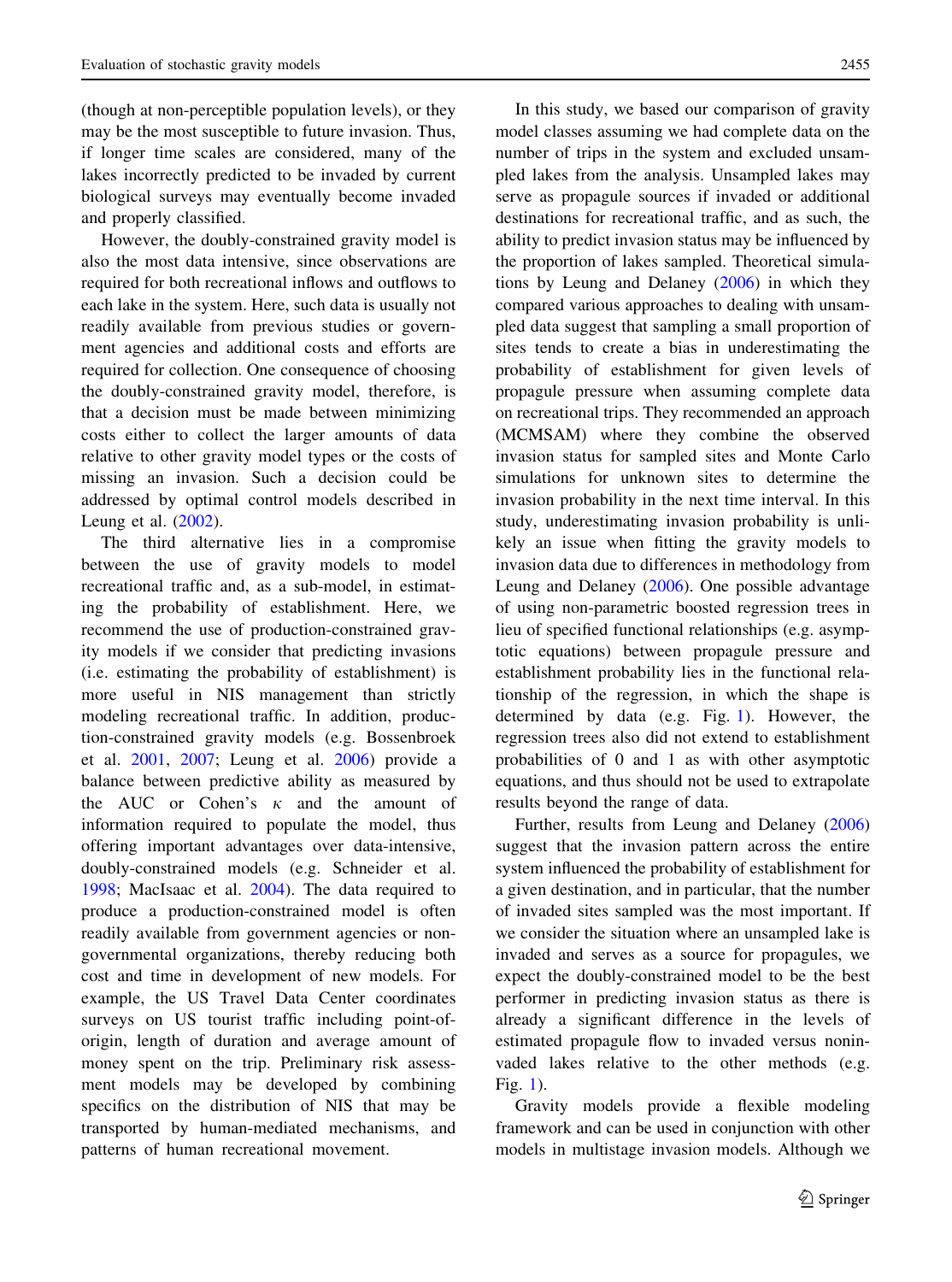<span id="page-11-0"></span>consider only propagule flow from gravity models as a sole predictor of establishment in this study, gravity models can be combined with data on habitat suitability and biotic integration into the recipient assemblage. Measures of lake physicochemistry such as lake area and depth, calcium, pH, water clarity and dissolved oxygen often define the quality of available habitat for Bythotrephes (MacIsaac et al. [2000](#page-12-0); Branstrator et al. [2006](#page-12-0); Weisz and Yan [2010](#page-13-0)) and may be used as additional predictors in boosted regression trees to model Bythotrephes establishment. Bythotrephes integration into the native community may be modeled by incorporating presence/absence or abundance data of native species as predictive variables in Bythotrephes establishment models.

Similar approaches to combining dispersal and establishment models have been commonly been used for other NIS. For example, Herborg et al. [\(2007](#page-12-0)) used the volume of ballast water transported in transoceanic vessels as a proxy of propagule pressure, in combination with an environmental niche model (Genetic Algorithm for Rule-set Prediction) to assess habitat suitability for the Chinese mitten crab Eriocheir sinensis in North America. Rouget and Richardson ([2003\)](#page-13-0) provided semi-mechanistic models for the percentage cover and species occurrences for three nonindigenous plant species in South Africa. Their multistage model indicated that propagule pressure as measured by the distance from invasion foci—and environmental variables were able to account for 70% of successful invasions.

A key consideration of gravity models is that the basic formulation does not specifically incorporate the individual-decision making process for recreationalists when deciding between competing destinations. Thus, measures of destination attractiveness should not be ascribed as influencing individual recreational choice, but rather the overall pattern of pairwise flows. To address this issue, a hierarchical approach may be used where individual choice can be modeled by a sub-model such as a Random Utility Model. The probability of choosing one destination over another is weighted by the cost to travel to those lakes, which is then nested as input into the gravity model (Siderelis and Moore [1998](#page-13-0)). Additional avenues of research in the development of gravity models for use in risk assessment require the inclusion of NIS population dynamics such as

growth rate and mortality. This would enable gravity models to serve as a bridge from describing dispersal of individual propagules to that describing population spread of NIS at a landscape level. For example, models describing population growth can be coupled with gravity models describing immigration and emigration among systems, in a manner analogous to metapopulation models. Currently, gravity models are used primarily to describe relative vector traffic to different lakes, usually in terms of boater numbers (Schneider et al. [1998](#page-13-0); Bossenbroek et al. [2001,](#page-12-0) [2007](#page-12-0); Leung et al. [2006](#page-12-0)).

In conclusion, our empirical data set provided an opportunity to evaluate model selection between competing classes of gravity models to model recreational boat traffic, as well as to explore the relationship between inbound propagule pressure and invasion status. Our study provides guidance for choosing the best model to describe propagule pressure and the amount of effort required to collect data in the planning stage of an experiment. Our analyses indicate that the production-constrained gravity model offers the best compromise between describing recreational traffic and estimating establishment probability. Because data required to formulate production-constrained gravity models is often readily accessible, we recommend this procedure over other possibilities for future studies.

Acknowledgments We are grateful for discussions with M. A. Lewis and A. Potapov, and for financial support from the Canadian Aquatic Invasive Species Network, an OGS scholarship and NSERC postdoctoral fellowship to JRM, and by an NSERC Discovery Grant and a DFO Invasive Species Research Chair to HJM.

#### References

- Allouche O, Tsoar A, Kadmon R (2006) Assessing the accuracy of species distribution models: prevalence, kappa and the true skill statistic (TSS). J Appl Ecol 43:1223–1232
- Anas A (1983) Discrete choice theory, information-theory and the multinomial logit and gravity models. Trans Res B Methodol 17:13–23
- Anderson JE (1979) Theoretical foundation for the gravity equation. Am Econ Rev 69:106–116
- Black JA, Salter RJ (1975) A statistical evaluation of the accuracy of a family of gravity models. Proc Instit Civil Eng Part 2 Res Theor 59:1–20
- Bockstael NE, McConnell KE, Strand IE (1989) A random utility model for sportfishing: some preliminary results for Florida. Mar Res Econ 6:245–260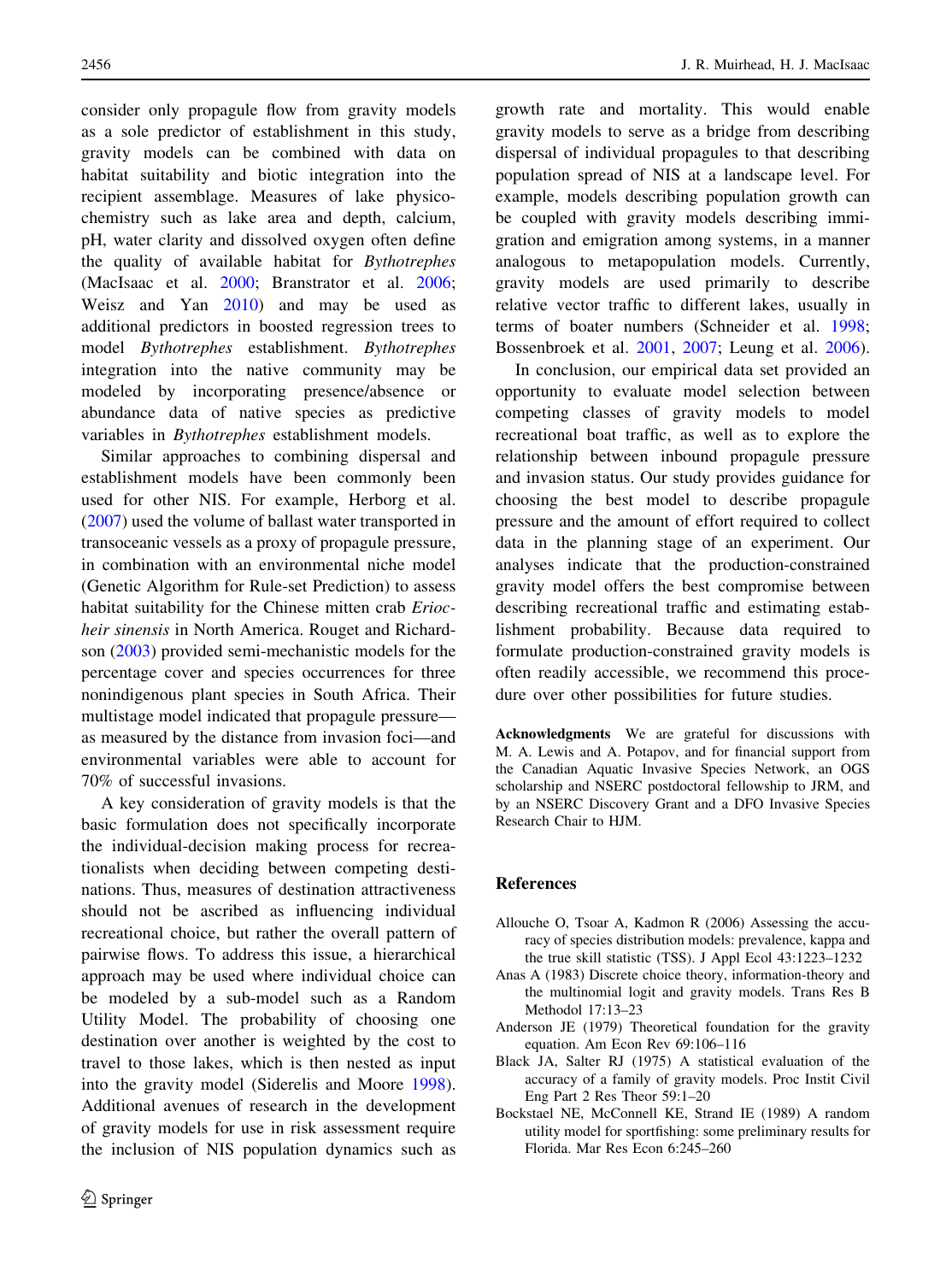- <span id="page-12-0"></span>Bossenbroek JM, Kraft CE, Nekola JC (2001) Prediction of long-distance dispersal using gravity models: zebra mussel invasion of inland lakes. Ecol Appl 11:1778– 1788
- Bossenbroek JM, Johnson LE, Peters B, Lodge DM (2007) Forecasting the expansion of zebra mussels in the United States. Con Biol 21:800–810
- Boudreau SA, Yan ND (2004) Auditing the accuracy of a volunteer-based surveillance program for an aquatic invader Bythotrephes. Environ Monitor Assess 91:17–26
- Branstrator DK, Brown ME, Shannon LJ, Thabes M, Heimgartner K (2006) Range expansion of Bythotrephes longimanus in North America: evaluating habitat characteristics in the spread of an exotic invader. Biol Invas 8:1367–1379
- Colautti RI, Grigorovich IA, MacIsaac HJ (2006) Propagule pressure: a null model for biological invasions. Biol Invas 8:1023–1037
- Davis MA (2003) Biotic globalization: does competition from introduced species threaten biodiversity? Bioscience 53:481–489
- Dempster AP, Laird NM, Rubin DB (1977) Maximum likelihood from incomplete data via the EM algorithm. J R Stat Soc Ser B (Methodological) 39:1–38
- Efron B, Tibshirani R (1986) Bootstrap methods for standard errors, confidence intervals, and other measures of statistical accuracy. Stat Sci 1:54–77
- Elith J, Graham CH, Anderson RP, Dudik M, Ferrier S, Guisan A, Hijmans RJ, Huettmann F, Leathwick JR, Lehmann A, Li J, Lohmann LG, Loiselle BA, Manion G, Moritz C, Nakamura M, Nakazawa Y, Overton JM, Peterson AT, Phillips SJ, Richardson K, Scachetti-Pereira R, Schapire RE, Soberón J, Williams S, Wisz MS, Zimmerman NE (2006) Novel methods improve prediction of species' distributions from occurrence data. Ecography 29:129–151
- Flowerdew R, Aitkin M (1982) A method of fitting the gravity model based on the Poisson distribution. J Reg Sci 22:191–202
- Forsyth DM, Duncan RP (2001) Propagule size and the relative success of exotic ungulate and bird introductions to New Zealand. Am Nat 157:583–595
- Fotheringham AS (1981) Spatial structure and distance-decay parameters. Ann Assoc Am Geogr 71:425–436
- Fridley JD, Stachowicz JJ, Naeem S, Sax DF, Seabloom EW, Smith MD, Stohlgren TJ, Tilman D, Von Holle B (2007) The invasion paradox: reconciling pattern and process in species invasions. Ecology 88:3–17
- Hayes KR, Barry SC (2008) Are there any consistent predictors of invasion success? Biol Invas 10:483–506
- Haynes KE, Fotheringham AS (1984) Gravity and spatial interaction models. Sage, Beverly Hills
- Herborg L-M, Jerde CL, Lodge DM, Ruiz GM, MacIsaac HJ (2007) Predicting invasion risk using measures of introduction effort and environmental niche models. Ecol Appl 17:663–674
- Huff DL (1959) Geographical aspects of consumer behavior. U Wash Bus Rev 18:27–37
- Jansakul N (2005) Fitting a zero-inflated negative binomial model via R. In: Proceedings of the 20th international Wksh Stat Model, pp 277–284
- Jarnagin ST, Swan BK, Kerfoot WC (2000) Fish as vectors in the dispersal of Bythotrephes cederstroemi: diapausing eggs survive passage through the gut. Freshw Biol 43:579–589
- Jeschke JM, Strayer DL (2005) Invasion success of vertebrates in Europe and North America. Proc Natl Acad Sci USA 102:7198–7202
- Johannsson OE, Mills EL, Ogorman R (1991) Changes in the nearshore and offshore zooplankton communities in Lake Ontario—1981–88. Can J Fish Aquat Sci 48:1546–1557
- Ketelaars HAM, Gille L (1994) Range extension of the predatory cladoceran Bythotrephes longimanus Leydig 1860 (Crustacea, Onychopoda) in Western Europe. Neth J Aquat Ecol 28:175–180
- Kolar CS, Lodge DM (2001) Progress in invasion biology: predicting invaders. Trends Ecol Evol 16:199–204
- Kolar CS, Lodge DM (2002) Ecological predictions and risk assessment for alien fishes in North America. Science 298:1233–1236
- Leung B, Delaney DG (2006) Managing sparse data in biological invasions: a simulation study. Ecol Model 198:229–239
- Leung B, Lodge DM, Finnoff D, Shogren JF, Lewis MA, Lamberti GA (2002) An ounce of prevention or a pound of cure: bioeconomic risk analysis of invasive species. Proc R Soc Lond Ser B 269:2407–2413
- Leung B, Drake JM, Lodge DM (2004) Predicting invasions: propagule pressure and the gravity of Allee effects. Ecology 85:1651–1660
- Leung B, Bossenbroek JM, Lodge DM (2006) Boats, pathways, and aquatic biological invasions, estimating dispersal potential with gravity models. Biol Invas 8:241–254
- Linneman HV (1966) An econometric study of international trade flows. North-Holland, Amsterdam
- Liu CR, Berry PM, Dawson TP, Pearson RG (2005) Selecting thresholds of occurrence in the prediction of species distributions. Ecography 28:385–393
- Lobo JM, Jiménez-Valverde A, Real R (2008) AUC: a misleading measure of the performance of predictive distribution models. Global Ecol Biogeogr 17:145–151
- Lockwood JL, Cassey P, Blackburn T (2005) The role of propagule pressure in explaining species invasions. Trends Ecol Evol 20:223–228
- Lockwood JL, Cassey P, Blackburn T (2009) The more you introduce the more you get: the role of colonization pressure and propagule pressure in invasion ecology. Divers Distrib 15:904–910
- Lodge DM, Williams S, MacIsaac HJ, Hayes KR, Leung B, Reichard S, Mack RN, Moyle PB, Smith M, Andow DA, Carlton JT, McMichael A (2006) Biological invasions: recommendations for US policy and management. Ecol Appl 16:2035–2054
- MacIsaac HJ, Ketelaars HAM, Grigorovich IA, Ramcharan CW, Yan ND (2000) Modeling Bythotrephes longimanus invasions in the Great Lakes basin based on its European distribution. Arch Hydrobiol 149:1–21
- MacIsaac HJ, Borbely J, Muirhead JR, Graniero P (2004) Backcasting and forecasting biological invasions of inland lakes. Ecol Appl 14:773–783
- McPherson JM, Jetz W, Rogers DJ (2004) The effects of species' range sizes on the accuracy of distribution